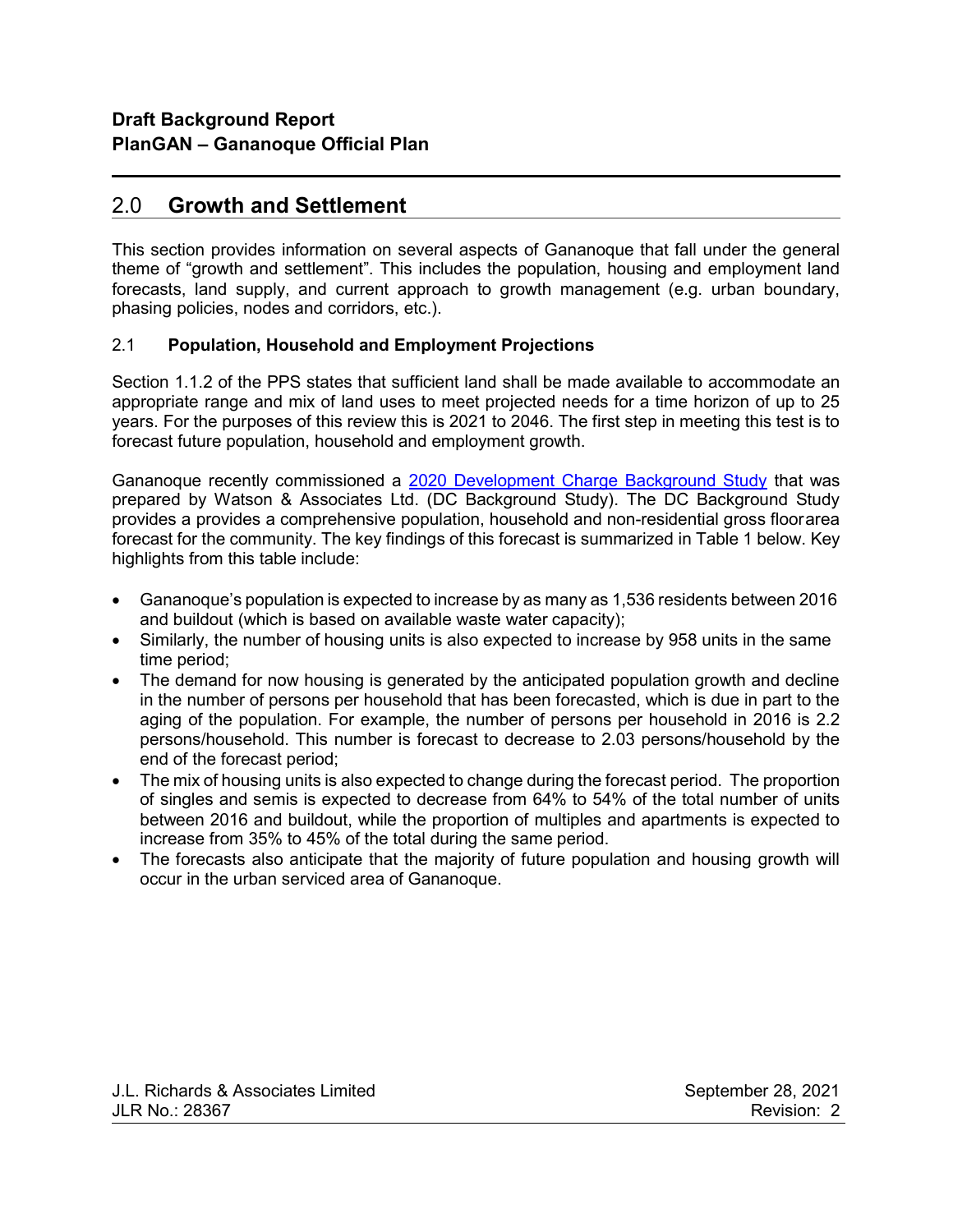# Draft Background Report PlanGAN – Gananoque Official Plan

l

| Year              |                          | $\mathsf{Pop}^1$ | Pop <sup>2</sup> | <b>Housing Units</b> |                   |       |                 |              |
|-------------------|--------------------------|------------------|------------------|----------------------|-------------------|-------|-----------------|--------------|
|                   |                          |                  |                  | <b>Singles/Semis</b> | Mult <sup>3</sup> | Apt   | <b>Other</b>    | <b>Total</b> |
| Historical        | Mid 2006                 | 5,410            | 5,285            | 1,500                | 195               | 615   | 5               | 2,315        |
|                   | Mid 2011                 | 5,320            | 5,194            | 1,509                | 196               | 631   | 10              | 2,346        |
|                   | Mid 2016                 | 5,280            | 5,159            | 1,535                | 200               | 655   | 10              | 2,400        |
| Forecast          | Late 2020 5,560          |                  | 5,427            | 1,568                | 203               | 788   | 10 <sup>°</sup> | 2,570        |
|                   | Late 2030 6,010          |                  | 5,865            | 1,660                | 225               | 968   | 10 <sup>°</sup> | 2,862        |
|                   | <b>Buildout</b>          | 6,816            | 6,655            | 1,823                | 266               | 1,259 | 10              | 3,358        |
| <b>Difference</b> | 2016-<br><b>Buildout</b> | 1,536            | 1,496            | 288                  | 66                | 604   | 0               | 958          |

# Table 1. Summary of Population and Household Forecasts, 2016-Buildout

Source: Adapted from Table 2-1, 2020 Development Charge Background Study Note 1: Includes Census undercount estimated at 2.4%, figures rounded

Note 2: Excludes Census undercount

Note 3: Multiples includes townhouses and apartments in duplexes

In terms of employment, the Background Study uses the activity rate method (number of jobs/number of residents) to forecast future employment growth. The Background Study anticipates that total employment will increase by 23% during the forecast period from 2,730 in 2016 to 3,580 by buildout. This includes individuals that are working from home and those that have no fixed place of work. After excluding work from home and no fixed place of work employees from the forecast, the Background Study anticipates that demand for industrial, commercial/population related and institutional employment will increase by approximately 400,000 square feet by buildout. The majority of this growth will occur in the urban service area.

## 2.2 Land Supply

The second step in determining whether Gananoque meets the up to 25 years land supply test is to examine the supply of land within the municipality. As discussed in the following section, within the 25 year land supply, Gananoque is required to maintain at all times the ability to accommodate residential growth for at least 15 years through residential intensification and redevelopment and, if necessary, lands that are designated and available for residential development, as well as at least a 3 year supply of residential units that are suitably zoned for residential intensification and redevelopment, as well as lands in draft approved and registered plans of subdivision and condominium.

In 2020, Town Staff examined vacant land potential in Gananoque. This analysis indicates that the Town's residential land supply consisted of approximately 250 approved residential units, approximately 180 acres of potential residential lands and approximately 160 acres of potential commercial and employment lands.

| J.L. Richards & Associates Limited | September 28, 2021 |
|------------------------------------|--------------------|
| JLR No.: 28367                     | Revision: 2        |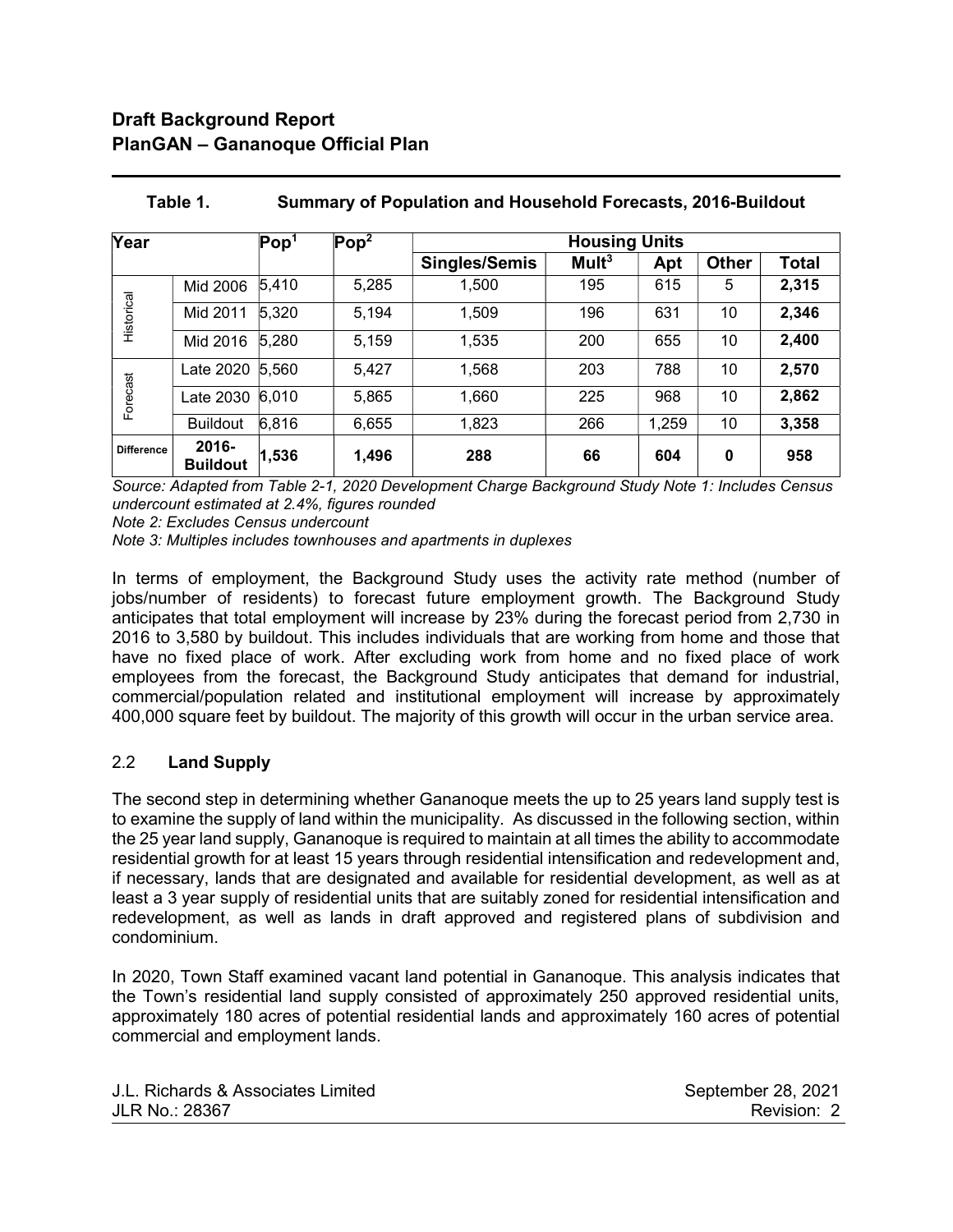In 2019, Gananoque commissioned an update to its "uncommitted reserve capacity" of its existing municipal sewage system. The update, prepared by J.L. Richards & Associates Ltd, concluded that at that time Gananoque had the capacity to accommodate the 209 approved residential lots/units and a further capacity to accommodate 1,032 equivalent residential household connections.

## 2.3 The Land Use Planning Framework

Since the Official Plan came into effect, the land use planning framework relating to land supply has been modified to support the Provincial Government's strategic goal of creating more affordable housing supply across Ontario.

#### 2.3.1 The Planning Act

l

The Planning Act requires that municipalities have regard to the orderly development of safe and healthy communities and the adequate provision of a full range of housing (including affordable housing), employment opportunities, educational, health, social, cultural and recreational facilities when carrying out their responsibilities under the Act, including the establishment of an appropriate land supply.

#### 2.3.2 Provincial Policy Statement

The PPS recognizes that an adequate land supply is part of managing and directing land use to achieve efficient and residential development is part of building strong and healthy communities.

Policy 1.1.3.1 states that settlement areas shall be the focus of growth and development.

Policy 1.1.3.2 states that land use patterns within settlement areas shall be based on densities and a mix of land uses which efficiently use land and resources; are appropriate for, and efficiently use, the infrastructure and public service facilities which are planned or available, and avoid the need for their unjustified and/or uneconomical expansion; minimize negative impacts to air quality and climate change, and promote energy efficiency; prepare for the impacts of a changing climate; support active transportation; and are freight supportive.

Policy 1.1.3.3 states that planning authorities shall accommodate a significant supply and range of housing options through intensification and redevelopment where this can be accommodated taking into account existing building stock or areas, including brownfield sites, and the availability of suitable existing or planned infrastructure and public service facilities required to accommodate projected needs.

Policy 1.1.3.5 states that planning authorities shall establish and implement minimum targets for intensification and redevelopment within built up areas, based on local conditions.

Policy 1.1.3.6 states that new development taking place in designated growth areas should occur

| J.L. Richards & Associates Limited | September 28, 2021 |
|------------------------------------|--------------------|
| JLR No.: 28367                     | Revision: 2        |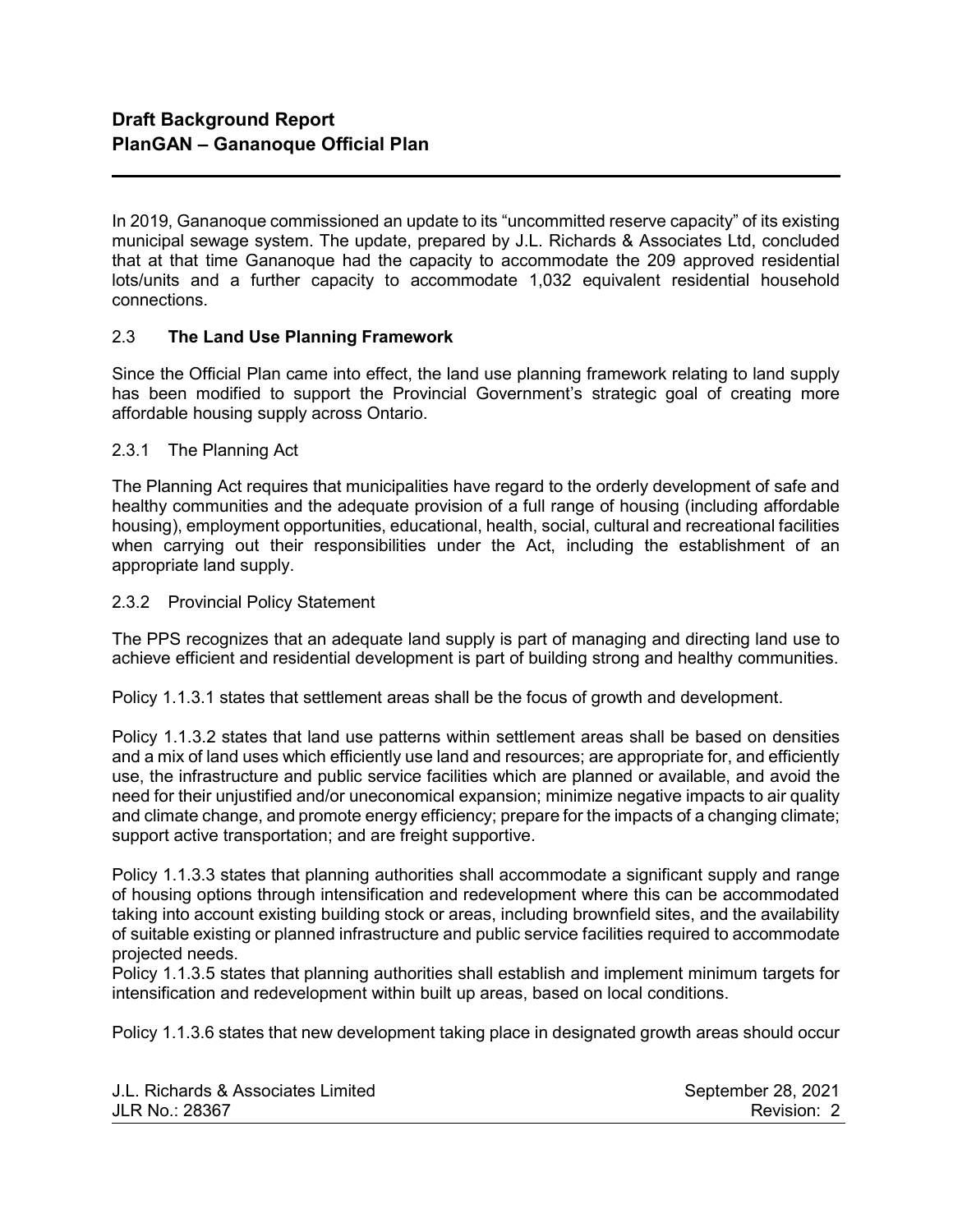l

adjacent to the existing built up area and should have a compact form, mix of uses and densities that allow for the efficient use of land, infrastructure and public service facilities.

Policy 1.1.3.7 states that planning authorities should establish and implement phasing policies to ensure that specified targets for intensification and redevelopment are achieved prior to or concurrent with new development within designated growth areas; and the orderly progression of development within designated growth areas and the timely provision of infrastructure and public service facilities required to meet current and projected needs.

Policy 1.1.3.8 states that a planning authority may identify a settlement area or allow the expansion of a settlement area boundary only at the time of a comprehensive review and only after certain tests have been met.

Policy 1.1.5.2 states that on rural lands located in municipalities permitted uses area the management and use of resources; resource-based recreational uses (including recreational dwellings); residential development, including lot creation, that is locally appropriate; agricultural uses, agriculture-related uses, on-farm diversified uses and normal farm practices, in accordance with provincial standards; home occupations and home industries; cemeteries and other rural land uses.

In support of these policies, Policy 1.1.5.5 states that development shall be appropriate to the infrastructure, which is planned or available, and avoid the need for the unjustified and/or uneconomical expansion of this infrastructure.

Policy 1.1.5.8 states that new land uses, including the creation of new lots, and new or expanding livestock facilities, shall comply with the minimum distance separation formulae. Policy 1.3.2.6 gives planning authorities the ability to plan beyond 25 years for the long term protection of employment areas, provided lands are not designated beyond the planning horizon identified in policy 1.1.2.

Policy 1.4.1 states that to provide for an appropriate range and mix of housing options and densities required to meet projected requirements of current and future residents of the regional market area, planning authorities shall maintain at all times the ability to accommodate residential growth for a minimum of 15 years through residential intensification and redevelopment and, if necessary, lands which are designated and available for residential development; and, maintain at all times where new development is to occur, land with servicing capacity sufficient to provide at least a three-year supply of residential units available through land suitably zoned to facilitate residential intensification and redevelopment, and land in draft approved and registered plans.

In addition, Policy 1.4.1 permits single tier municipalities like Gananoque, to maintain land with servicing capacity sufficient to provide at least a five year supply of residential units available through lands suitably zoned to facilitate residential intensification and redevelopment, and land in draft approved and registered plans.

| J.L. Richards & Associates Limited | September 28, 2021 |
|------------------------------------|--------------------|
| JLR No.: 28367                     | Revision: 2        |